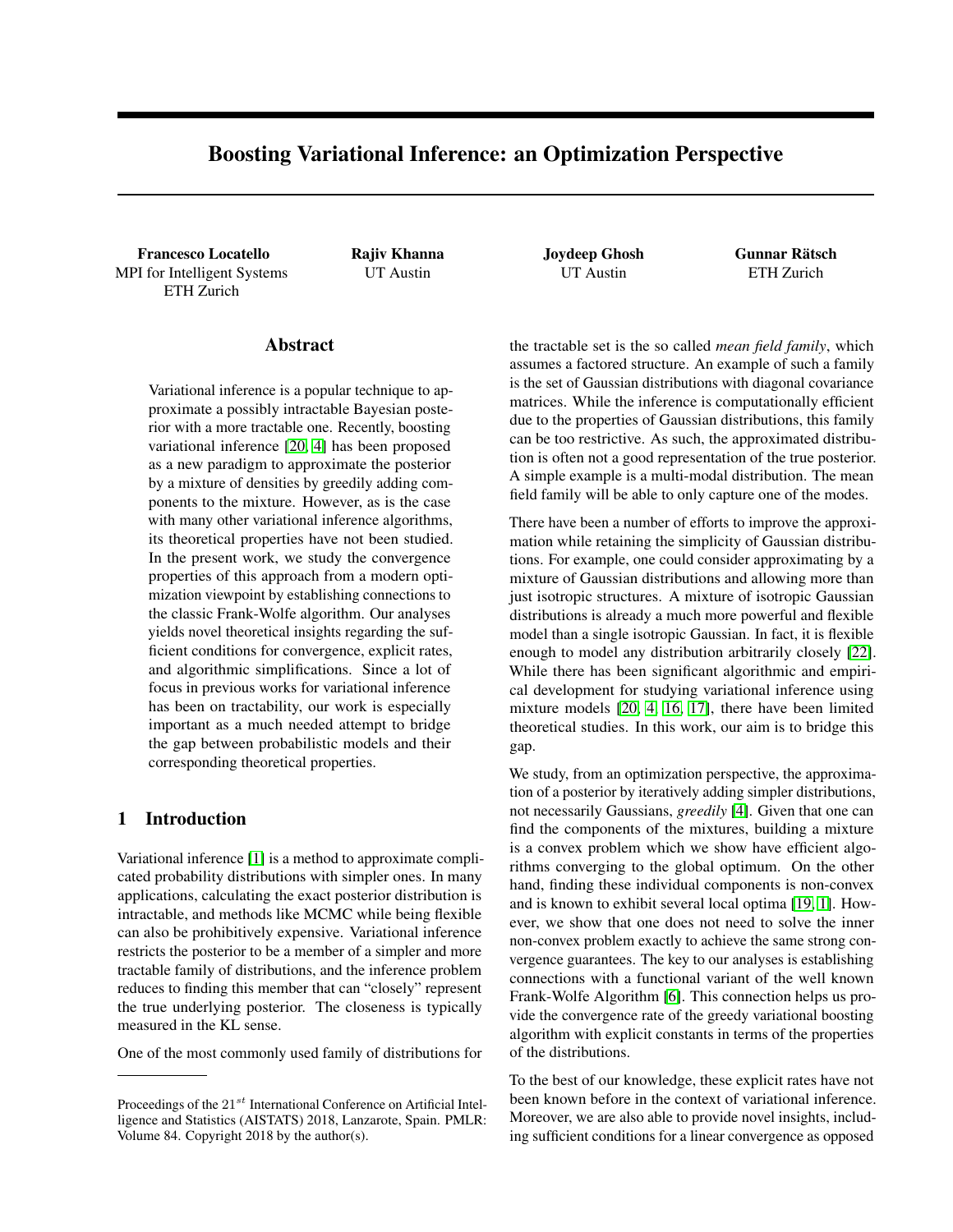to the previously conjectured sublinear  $\mathcal{O}(1/T)$  rates where  $T$  is the number of iterations. Our contributions are both algorithmic and theoretical:

- We connect boosting variational inference (Algorithm 2 in [\[4\]](#page-8-1)) with the Frank-Wolfe framework [\[7\]](#page-8-8) enabling us to carefully analyze its convergence. We also thoroughly analyze the assumptions essential to ensure global convergence and present an explicit rate (with constants) for their conjectured  $\mathcal{O}(1/T)$  rate.
- We propose simpler variants of the same algorithm that retain the same strong theoretical properties (fixed step size and closed-form line search in Algorithm [1\)](#page-3-0).
- We provide sufficient conditions under which greedy algorithms achieve linear  $(\mathcal{O}(e^{-T}))$  convergence and therefore are much faster than what was previously conjectured.
- We revisit the Norm-Corrective Frank-Wolfe in Algorithm [3](#page-5-0) and give linear convergence guarantees at the cost of a slightly larger computational cost. This algorithm allows one to selectively reoptimize all the weights of the mixture efficiently at every iteration resulting in much faster convergence in practice.

#### 1.1 Related work

Variational approximations by using mixture models has been extensively studied and applied. Perhaps the closest algorithmic setup to our work is that of [\[4\]](#page-8-1). They iteratively add components to the mixture greedily, similar to gradient boosting. They require the boosting subroutine to return the optimal density but as we show, this is not required for obtaining their conjectured convergence rate of  $O(1/T)$ , where  $T$  is the number of components added. [\[20\]](#page-8-0) also use a very similar algorithm in their setup.

Traditional approaches directly target the non-convex problem of finding exactly the first density of the mixture. For this problem, some convergence analysis was carried out by [\[10\]](#page-8-9), but their rates are only applicable *locally*, as they depend on a smoothness assumption of the KL divergence which does not hold globally unless the iterate is close to the optimum [\[21\]](#page-8-10). As we will see, greedy methods have the clear advantage that one does not need to perfectly find the best approximating distribution in the family as previously considered by [\[4\]](#page-8-1). A rough approximate solution is enough to ensure convergence.

The Frank-Wolfe Algorithm [\[6\]](#page-8-7) is a popular algorithm for convex constrained minimization, and is specially attractive because of its cheap projection-free iterations. The algorithm is well studied both theoretically and empirically [\[14,](#page-8-11) [9,](#page-8-12) [8\]](#page-8-13), and has even been applied to non-euclidean spaces. For example, [\[13\]](#page-8-14) consider a variational objective for approximate marginal inference over the marginal polytope.

The rest of the paper is organized as follows. We review the variational inference problem from an optimization perspective in Section [2](#page-1-0) and the necessary and sufficient assumptions that are required to show convergence in Section [3.](#page-2-0) We present our further algorithmic contributions for the framework in Section [4.](#page-3-1) We conclude the paper with an experimental proof of concept showing that the proposed methods converge as expected.

Notation. We represent vectors by small letters bold, e.g. x and matrices by capital bold, e.g., X. For a non-empty subset A of some Hilbert space  $H$ , let conv $(A)$  denote its convex hull. A is often called *atom set* in the literature, and its elements are called *atoms*. Given a closed set A, we call its diameter diam( $A$ ) = max $_{z_1,z_2\in A}$  || $z_1 - z_2$ || and its radius radius( $\mathcal{A}$ ) = max<sub>z∈A</sub> ||z||. The support of a density function  $q$  is a measurable set denoted by capital letters sans serif i.e. Z. Sometimes, we write the domain of a density function with the same notation, but if the domain and the support do not coincide it would be made explicit. The inner product between two density functions  $p, q : \mathsf{Z} \to \mathbb{R}$  in  $L^2$ is defined as  $\langle p, q \rangle := \int_Z p(z) q(z) dz$ .

#### <span id="page-1-0"></span>2 Variational Inference Problem Setting

Say, we observe  $N$  data points  $x$  from some space. The Bayesian modelling approach consists of specifying a prior  $\pi(z)$  on the data and the likelihood  $p(x|z)$  for some parameter vector  $z \in Z$  where Z is a measurable set, for example  $\mathbb{R}^D$  [\[1\]](#page-8-2). One of the challenges of Bayesian inference is that the posterior, obtained through Bayes theorem could be intractable because of a hard to calculate normalization constant. Instead, the joint distribution is usually easier to evaluate i.e.  $p(x, z)$ . From a functional perspective, the posterior can be written as  $p_{\mathbf{x}}(\mathbf{z}) : \mathsf{Z} \to \mathbb{R}_{>0}^+$ . We assume that  $p_{\mathbf{x}}(\mathbf{z}) \neq 0$   $\forall \mathbf{z} \in \mathsf{Z}$ . We use  $p_{\mathbf{x}}$  to represent the posterior and  $p$  for the joint distribution. The goal of variational inference is to find a density from a constrained set of tractable densities Q with support Q,  $q : Q \to (0, \infty), q \in Q$  that is close in the KL sense to the true posterior. The respective optimization problem is:

<span id="page-1-1"></span>
$$
\min_{q \in \mathcal{Q}} D^{KL}(q \| p_{\mathbf{x}}). \tag{1}
$$

Note that an unconstrained minimization would yield  $q$  to be equal to the true posterior. Thus, one would ideally want the set  $Q$  to be able to represent the parameter space  $Z$ well, while still retaining tractability. The objective in Equa-tion [\(1\)](#page-1-1) is not computable as it requires access to  $p_{\mathbf{x}}(\mathbf{z})$  [\[1\]](#page-8-2). Instead, it is common practice to maximize the so called the evidence lower bound (ELBO), given by:

$$
-\mathbb{E}\left[\log q(\mathbf{z})\right] + \mathbb{E}\left[\log p(\mathbf{x}, \mathbf{z})\right]
$$
 (2)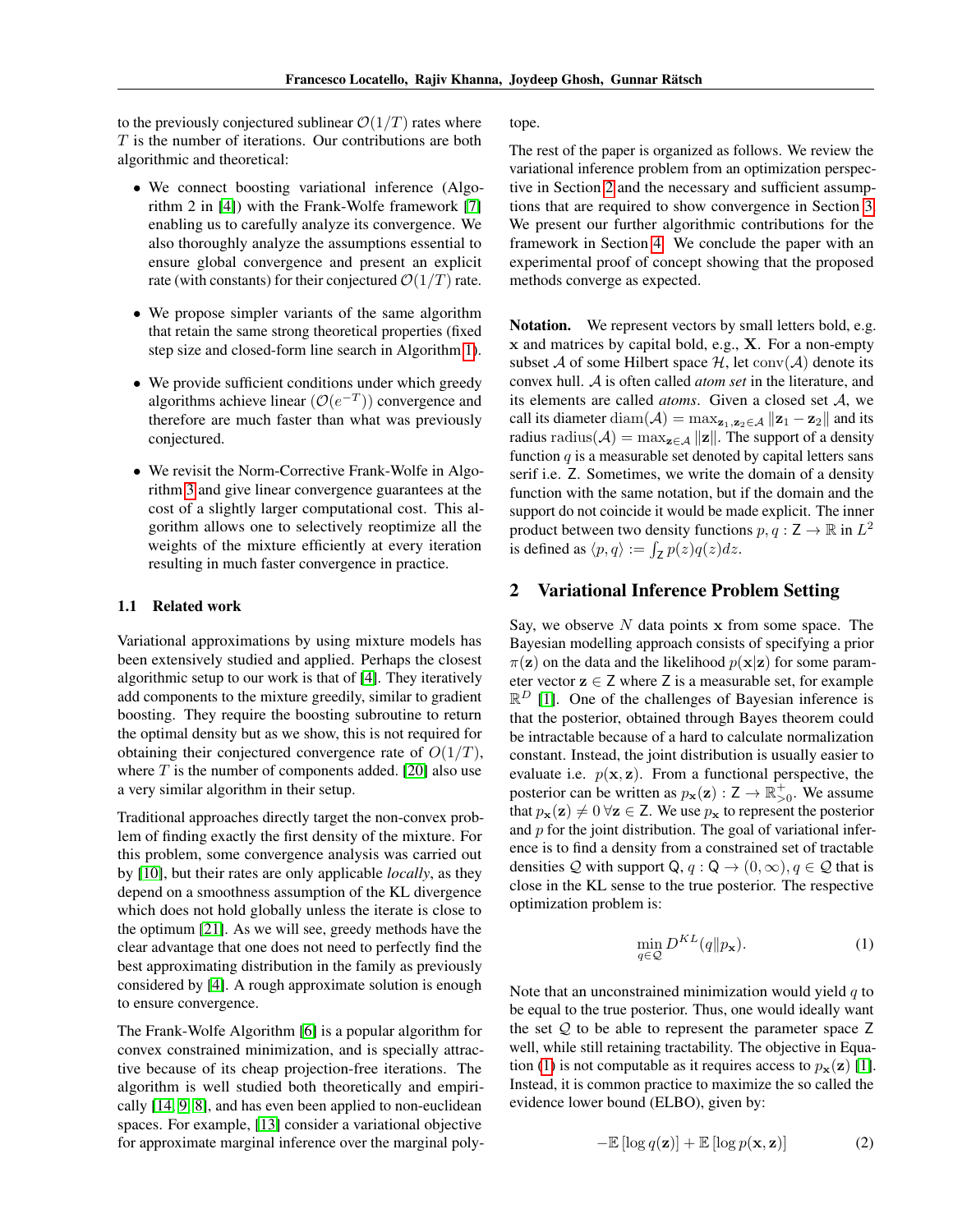It is easy to see that maximizing the ELBO, is equivalent to solving the following optimization problem:

$$
\min_{q \in \mathcal{Q}} D^{KL}(q||p) \tag{3}
$$

While it is well known that  $D^{KL}$  is strictly convex in q, its smoothness and strong convexity depends on the choice of Q. [\[25,](#page-8-15) [4\]](#page-8-1) showed that the smoothness constant can be bounded by the minimal value obtained by all pdf functions of the densities in  $Q$  in their domain and [\[25\]](#page-8-15) showed that the strong convexity constant is equal to the respective maximal value.

# <span id="page-2-0"></span>3 Domain Restricted Densities for Variational Inference

For simplicity in the following we write  $D^{KL}(q)$  instead of  $D^{KL}(q||p_{\mathbf{x}})$ . A sufficient condition for smoothness of the  $D^{KL}(q)$  is that the density q is bounded away from zero [\[4\]](#page-8-1). We extend this result, showing the necessary condition for global smoothness of  $D^{KL}(q)$  to hold on the entire support Q.

<span id="page-2-1"></span>**Lemma 1.**  $D^{KL}(q)$  *is Lipschitz smooth on*  $Q$  *with constant*  $L = \frac{1}{\epsilon}$  *if and only if*  $q/p_x : \mathsf{Q} \to [\epsilon, \infty)$  *with*  $\epsilon > 0$  *i.e. is bounded away from zero in* Q*. A sufficient condition for smoothness of*  $D^{KL}(q)$  *is*  $q: \mathsf{Q} \to [\epsilon, \infty)$  *with*  $\epsilon > 0$  *i.e. is bounded away from zero in* Q*.*

Smoothness is a typical assumption which is useful to measure the convergence of optimization algorithms and was employed also in the variational inference setting [\[10\]](#page-8-9). Lemma [1](#page-2-1) entails that the proofs based on smoothness are valid only in some regions of the space.

Lemma [1](#page-2-1) states that if q is a good approximation for  $p_x$ (i.e. their ratio is bounded away from zero) then  $D^{KL}$  is smooth. If one consider a general density  $q$ , a simple way to ensure smoothness is to bound  $q$  away from zero. Therefore, we restrict the support of the approximating densities to compact sets. In practice, if the algorithms are initialized well enough,  $q/p_x$  can be bounded away from zero. As an example, consider a mixture of two Gaussians with mean in  $\mathbb{R}^1$  sufficiently far apart. The boosting approach place a density on one of the modes first and then to the other. Therefore, the gradient of the  $D^{KL}$  at the second iteration –  $\log(q_1/p_x)$  – is arbitrarily large in some parts of the domain depending on how far are the modes and the covariance matrix of  $q_1$ . Unfortunately, those are precisely the parts the method targets. Thus, we need to ensure that a significant mass is placed on the second mode as well. For a family of densities which is not bounded away from zero, truncating the support can be seen as a smoothing condition. Initializing with the solution of the mean field variational inference would place some mass on both the modes, so the  $D^{KL}$  would appear smooth to the algorithm and truncation might not be necessary. While this is valid in practice, we

focus on truncated densities as we need to ensure that the rates we present in this work are valid for any density in the set A independently of  $p_x$  and any initial approximation. Following the line of work of [\[12,](#page-8-16) [11\]](#page-8-17) we introduce the information projection from  $Q$  to another set  $A$  where all the densities  $q \in A$  are obtained by truncating densities from Q and therefore have bounded support A.

Intuitively, variational inference aims at projecting the true posterior on the set of tractable densities  $Q$  (for example factorial in the mean field case). Instead, the boosting variational inference considers mixtures of densities from the set  $Q_i$ , i.e., the optimization is constrained to conv $(Q)$ . The underlying intuition is that  $conv(Q)$  is more expressive than Q. For example, any density can be approximated with a mixture of Gaussian distributions with some appropriate covariance matrix. In order to comment about the rates of convergence, we further restrict the densities in  $Q$  to have a truncated support  $A \subseteq Q$  and we call this set A. Therefore,  $q(\mathbf{z}) : A \to [\epsilon, \infty)$  with  $\epsilon > 0$  and  $q(\mathbf{z}) = 0 \ \forall \mathbf{z} \in \mathbb{Q} \setminus A$ . To distinguish a density in  $Q$  and its truncated version in  $A$ we write  $q_{\mathsf{Q}} \in \mathcal{Q}$  for the former and  $q \in \mathcal{A}$  for the latter.

Therefore, we solve the following optimization problem:

<span id="page-2-2"></span>
$$
\underset{q \in \text{conv}(\mathcal{A})}{\arg \min} \ D^{KL}(q||p_{\mathbf{x}}). \tag{4}
$$

As the original posterior  $p_x$  has support Z, the choice of  $conv(\mathcal{A})$  as optimization domain is suboptimal wrt  $\mathcal Q$  or conv( $Q$ ) as its support is a subset  $A \subseteq Q \subseteq Z$ . We now measure exactly the error which is introduced truncating the support.

Let us first consider the projection of  $p_x$  onto A (i.e. restrict the support of  $p$  from  $Z$  to  $A$ ). We then have that:

$$
p_{\mathsf{A}}(\mathbf{z}) = \begin{cases} \frac{p_{\mathbf{x}}(\mathbf{z})}{\int_{\mathsf{Z}} p_{\mathbf{x}}(\mathbf{z}) \delta_{\mathsf{A}}(\mathbf{z}) d\mathbf{z}}, & \text{if } \mathbf{z} \in \mathsf{A} \\ 0, & \text{otherwise} \end{cases}
$$

Where  $\delta_{A}(z)$  is the delta set function. Using the definition of  $p_{\mathbf{A}}(\mathbf{z})$  we have that:

<span id="page-2-3"></span>
$$
D^{KL}(p_{A}||p_{\mathbf{x}}) = \int_{A} p_{A} \log \frac{p_{A}}{p_{\mathbf{x}}} d\mathbf{z}
$$
  
= 
$$
\int_{A} p_{A} \log \frac{p_{\mathbf{x}}}{p_{\mathbf{x}} \cdot p_{\mathbf{Z}} (\mathbf{z} \in A)} d\mathbf{z}
$$
  
= 
$$
-\log p_{\mathbf{Z}} (\mathbf{z} \in A)
$$
 (5)

This error represent a tradeoff between the smoothness of the objective (and therefore the rate of the boosting algorithm) and the quality of the approximation. The hope, is that  $conv(\mathcal{A})$  is a richer family of distributions than  $\mathcal{Q}$  (i.e. mean field variational inference) and is more tractable than both  $Q$  and  $conv(Q)$  from the optimization perspective. Note that  $p_A$  does not have to be in conv $(A)$ . If A contains non-degenerate truncated Gaussian distributions with some appropriate covariance matrix then  $conv(A)$  contains  $p_A$ which becomes the minimizer  $q^*$  of Equation [\(4\)](#page-2-2).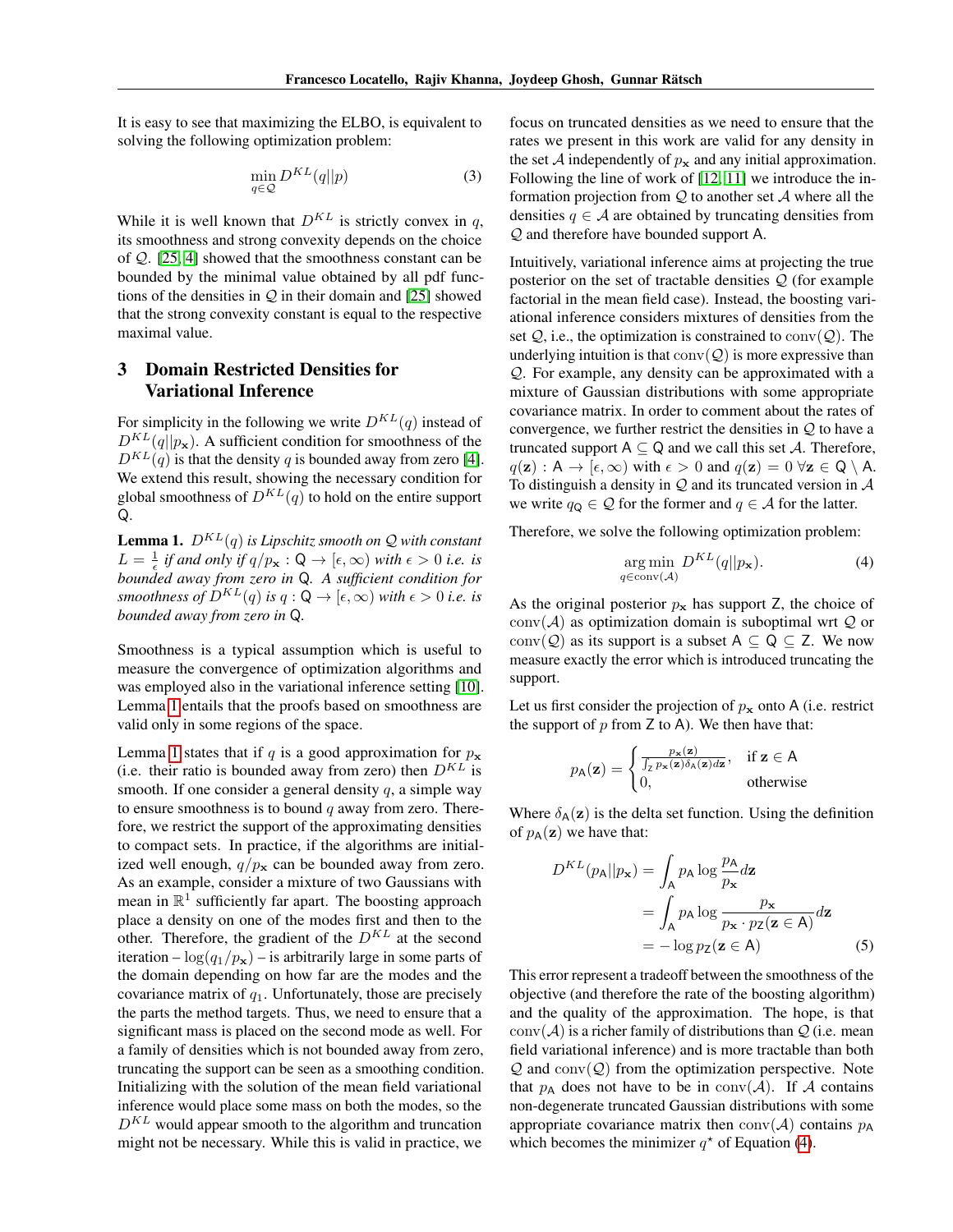In the rest of the paper, we consider the set  $A$  as the set of non degenerate truncated distributions (upper and lower bound on the determinant of the covariance matrix). We assume that the elements in  $A$  have all the following:

- A1. truncated densities with bounded support A
- A2.  $q(\mathbf{z}) \geq \epsilon > 0 \ \forall \ \mathbf{z} \in A$  and q is bounded from above by M

Under these assumption, we can analyze some of the properties of the optimization domain.

<span id="page-3-2"></span>Theorem 2. *The set* A *of non degenerate truncated distributions bounded from above and compact support* A *is a compact subset of* H*.*

The proof is deferred to the Appendix [B.](#page-9-0) Due to the convenient form of  $A$  we can also compute its diameter as:

**Corollary 3.** *Given a distribution*  $q \in A$ *, it holds that*  $\text{diam}(\mathcal{A})^2 \leq \max_{q \in \mathcal{A}} 4\|q\|^2 \leq 4M^2\mathcal{L}(\mathsf{A})$  *where*  $\mathcal{L}(\mathsf{A})$  *is the Lebesgue measure of the support* A*, which is bounded under the assumptions of Theorem [2.](#page-3-2)*

We will extensively discuss the impact of these assumptions on both the convergence and the approximation quality in Section [4.](#page-3-1)

# <span id="page-3-1"></span>4 Functional Frank-Wolfe For Density Functions

In this section, we explain the foundations of boosting via Frank-Wolfe in function spaces. In the analysis of [\[24\]](#page-8-18), the authors enforce a bounded polytope using functions in  $L^1$ with bounded  $L_{\infty}$  norm. Following the more traditional approaches of [\[7,](#page-8-8) [14,](#page-8-11) [18\]](#page-8-19), we further assume that the functions must have bounded  $L_2$  norm.

The optimization problem we want to solve is:

$$
\min_{q \in \text{conv}(\mathcal{A})} f(q). \tag{6}
$$

where  $A \subset L^2$  is compact (see Theorem [2\)](#page-3-2) and f is a convex functional over  $conv(\mathcal{A})$  with bounded curvature over the same domain. The curvature is defined as in [\[7\]](#page-8-8):

$$
C_{f,\mathcal{A}} := \sup_{\substack{s \in \mathcal{A}, q \in \text{conv}(\mathcal{A}) \\ \gamma \in [0,1] \\ y = q + \gamma(s - q)}} \frac{2}{\gamma^2} D(y, q), \tag{7}
$$

where

$$
D(y, q) := f(y) - f(q) - \langle y - q, \nabla f(q) \rangle.
$$

It is known that  $C_{f,\mathcal{A}} \leq L \operatorname{diam}(\mathcal{A})^2$  if f is L-smooth over conv(A). Due to Lemma [1,](#page-2-1) we know that the  $D^{KL}(q)$ with  $q \in A$  is smooth which implies that the curvature is bounded. Therefore,  $D^{KL}(q)$  is a valid objective for the

FW framework. In each iteration, the FW algorithm queries a so-called linear minimization oracle (LMO) which solves the optimization problem:

<span id="page-3-3"></span>
$$
\text{LMO}_{\mathcal{A}}(y) := \underset{s \in \mathcal{A}}{\arg \min} \langle y, s \rangle \tag{8}
$$

for a given  $y \in \mathcal{H}$  and  $\mathcal{A} \subset \mathcal{H}$ . As computing an exact solution of  $(8)$ , depending on  $A$ , is often hard in practice, it is desirable to rely on an approximate LMO that returns an approximate minimizer  $\tilde{s}$  of [\(8\)](#page-3-3) for some accuracy parameter  $\delta$  and the current iterate  $q^t$  such that:

$$
\langle y, \tilde{s} - q^t \rangle \le \delta \min_{s \in \mathcal{A}} \langle y, s - q^t \rangle \tag{9}
$$

The LMO is, in general, a hard optimization problem. Therefore, an approximate solution is commonly employed. We discuss a simple algorithm to implement the LMO in Section [4.1.](#page-4-0) The Frank-Wolfe algorithm is depicted in Algorithm [1.](#page-3-0) Note that Algorithm 2 in [\[4\]](#page-8-1) is a variant of Algorithm [1.](#page-3-0)

<span id="page-3-0"></span>

| <b>Algorithm 1</b> Affine Invariant Frank-Wolfe |                                                                                                                     |  |  |
|-------------------------------------------------|---------------------------------------------------------------------------------------------------------------------|--|--|
|                                                 | 1: <b>init</b> $q^0 \in \text{conv}(\mathcal{A})$                                                                   |  |  |
|                                                 | 2: for $t = 0T$                                                                                                     |  |  |
| 3:                                              | Find $s^t := (Approx-)LMO_A(\nabla f(q^t))$                                                                         |  |  |
| 4:                                              | Variant 0: $\gamma = \frac{2}{t+2}$                                                                                 |  |  |
| 5:                                              | Variant 1: $\gamma = \min \left\{ 1, \frac{\langle -\nabla f(q^t), s^t - q^t \rangle}{C_{f, \mathcal{A}}} \right\}$ |  |  |
| 6:                                              | Update $q^{t+1} := (1 - \gamma)q^t + \gamma s^t$                                                                    |  |  |
|                                                 | $7:$ end for                                                                                                        |  |  |

Algorithm [1](#page-3-0) is known to converge sublinearly with the following rate.

<span id="page-3-5"></span>**Theorem 4** ([\[7\]](#page-8-8)). Let  $A \subset H$  be a compact set and let  $f: \mathcal{H} \to \mathbb{R}$  *be a convex function with bounded curvature* Cf,<sup>A</sup> *over* A*. Then, the Affine Invariant Frank-Wolfe algo-rithm (Algorithm [1\)](#page-3-0) converges for*  $t \geq 0$  *as* 

$$
f(q^t) - f(q^*) \le \frac{2\left(\frac{1}{\delta}C_{f,\mathcal{A}} + \varepsilon_0\right)}{\delta t + 2}
$$

where  $\varepsilon_0 := f(q^0) - f(q^{\star})$  is the initial error in objective, *and*  $\delta \in (0, 1]$  *is the accuracy parameter of the employed approximate* LMO*.*

In some cases convergence might actually be faster (i.e. linear), as stated below.

<span id="page-3-4"></span>**Theorem 5** ([\[3\]](#page-8-20)). Let  $A \subset H$  be a compact set and let  $f: \mathcal{H} \to \mathbb{R}$  be a strongly convex function with bounded curvature  $C_{f, \mathcal{A}}$  *over A. Further, assume*  $q^*$  *lies within relative interior of* conv(A)*. Then, the Affine Invariant Frank-Wolfe algorithm (Algorithm [1\)](#page-3-0) produces a sequence of iterates* that converges goemetrically to  $q^{\star}$ 

**Discussion:** Recall that  $C_{f,A} \leq L \operatorname{diam}(\mathcal{A})^2$ . In Theorem [2](#page-3-2) we showed that the set of non degenerate truncated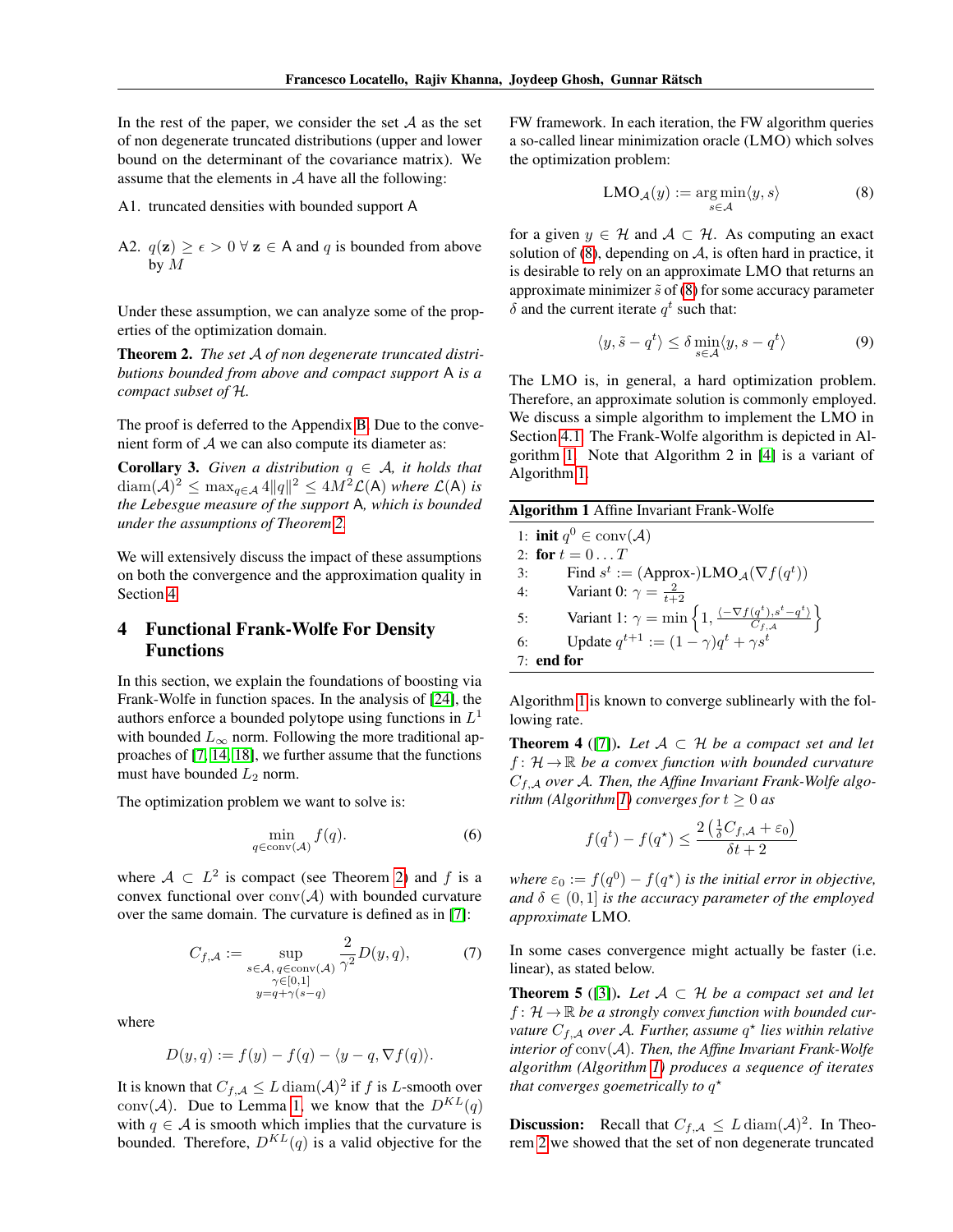distributions is bounded and in Lemma [1](#page-2-1) we showed that the  $D^{KL}$  exhibits bounded curvature on A. These results are important as they theoretically justify why we can successfully build a mixture of distributions approximating the posterior in a boosting-like approach. These optimization subtleties were not addressed in [\[4,](#page-8-1) [20\]](#page-8-0) but are essential for the convergence of Algorithm [1.](#page-3-0) In Theorem [5](#page-3-4) we introduce the idea that greedily adding a density in a boosting fashion is converging linearly under some additional assumptions. As one can not check whether the optimum is in the relative interior or not, we now focus on the sublinear rate, trying to understand how the assumptions which are made on the target family of distributions influence the convergence.

We now characterize the constants in Theorem [4](#page-3-5) for the boosting variational inference problem.

<span id="page-4-1"></span>Theorem 6. *Let the set* A *satisfy A1 and A2. Then, it holds that:*

$$
C_{f,\mathcal{A}} \le L \operatorname{diam}(\mathcal{A})^2 \le 4 \frac{M^2}{\epsilon} \mathcal{L}(\mathsf{A})
$$

Corollary 7. *Under the assumption of Theorem [6,](#page-4-1) the Affine Invariant Frank-Wolfe algorithm (Algorithm [1\)](#page-3-0) converges for*  $t \geq 0$  *as* 

$$
f(q^t) - f(q^\star) \le 8 \frac{M^2 \mathcal{L}(\mathsf{A})}{\epsilon(\delta^2 t + 2)} + \frac{2\varepsilon_0}{\delta t + 2}
$$

where  $\varepsilon_0 := f(q^0) - f(q^\star)$  is the initial error in objective, *and*  $\delta \in (0,1]$  *is the accuracy parameter of the employed approximate* LMO*.*

Discussion: As expected, the rate depends on the two main assumptions we introduced: compact support and non degenerate distributions. The support and covariance matrix directly influence the values of  $\epsilon$  and M. This is substantially different to what is presented in [\[4,](#page-8-1) [20\]](#page-8-0) as the explicit assumptions we make allows us to understand how the choices in the distribution family influences the rate. In particular, [\[4,](#page-8-1) [20\]](#page-8-0) did not consider the importance of bounded supports, and as we show that it is vital for their conjecture of  $O(1/t)$  to hold. Similarly, the sublinear convergence analysis of variational inference of [\[10\]](#page-8-9) only holds where the ratio  $q/p_x$  is bounded (recall from Lemma [1\)](#page-2-1).

<span id="page-4-2"></span>If the set  $A$  contains truncated Gaussian distributions with non-degenerate covariance matrix but with small enough determinant to perfectly approximate any density defined on a bounded support it also satisfies A1 and A2. We can now write the suboptimality of the boosting approach, making the tradeoff between the support and the approximation error in term of  $D^{KL}$  explicit. Indeed, in Equation [\(5\)](#page-2-3) we compute the information lost in the projection on a compact support. On the other hand,  $q^*$  represent the projection of  $p$  onto the support A as well. Therefore, we can finally give the Theorem that measures the total information loss of boosting variational inference via Frank-Wolfe.

Theorem 8. *Let the set* A *of non degenerate truncated Gaussian distribution have compact support*  $A \in \mathbb{R}^d$ . Fur*ther assume that their means are in* A *and their covariance* matrix before truncation is given by  $\sigma^2\mathbf{I}$  with  $\sigma\geq\sigma_{\min}>0$ *with*  $\sigma_{\min}$  *being small enough such that*  $p_A \in \text{conv}(\mathcal{A})$ *. Let* a *and* b *be the vertices of the diameter of* A*. Then, the information loss of the Affine Invariant Frank-Wolfe algorithm (Algorithm [1\)](#page-3-0) with some choice of the compact support* A *converges for*  $t \geq 0$  *as* 

$$
D^{KL}(q^t||p) \le \frac{4P(\mathcal{N}(\mathbf{a}, \sigma_{\min}^2 \mathbf{I}) \in \mathbf{A})}{\sigma_{\min}^{\frac{d}{2}} 2^{\frac{d}{2}} K^2} \exp\left(\frac{1}{2} \frac{\text{diam}(\mathbf{A})^2}{\sigma_{\min}^2}\right)
$$

$$
\frac{1}{\delta^2 t + 2} + \frac{2\varepsilon_0}{\delta t + 2} - \log p(\mathbf{z}_{\mathsf{Z} \setminus \mathbf{A}} = 0)
$$

 $where \varepsilon_0 = D^{KL}(q^0||p) - D^{KL}(q^{\star}||p), \delta \in (0,1]$ *is the accuracy parameter of the employed approximate* LMO, p is the true posterior distribution and  $K :=$  $min_{\boldsymbol{\mu} \in A} P(\mathcal{N}(\mathbf{z}, \boldsymbol{\mu}, \sigma_{max}^2 I) \in \mathcal{A})$ *. Note that* K is bounded *away from zero.*

**Discussion:** Note that the diameter of  $A$  is related to the L2 norm of its elements. If the dimensionality increases, this notion of distance loses meaning (curse of dimensionality). This explicit dependency in the rate is an artifact of the proof technique as a consequence of using the L2 norm. Note that  $K$  depends implicitly on  $d$  and it decreases whenever d increases and the support of  $A$  remains fixed [\[5\]](#page-8-21). Understanding whether the rate is meaningful in high dimensions is a challenging question. Better rates might be achieved with a different notion of distance and are left as future work.

#### <span id="page-4-0"></span>4.1 Implementing the LMO

To solve the LMO problem we revisit a technique well known in the stochastic variational inference framework [\[23,](#page-8-22) [10\]](#page-8-9) to account for our constrained scenario. Let us rewrite the optimization problem of Equation [\(8\)](#page-3-3) exploiting the parametric form of the distributions in  $A$  as:

$$
\underset{\theta:s(\theta)\in\mathcal{A}}{\arg\min}\langle s(\theta),\nabla f(q^t)\rangle = \underset{\theta:s(\theta)\in\mathcal{A}}{\arg\min}\mathbb{E}_{\mathbf{z}\sim s(\theta)}\left[\nabla f(q^t(\mathbf{z}))\right]
$$

In order to obtain a valid solution of the LMO problem, we perform projected gradient descent on the parameters of  $s(\mathbf{z}; \theta)$  with a stochastic approximation of the gradient. Let  $\text{proj}_A$  be an operator such that  $proj_A [s(\mathbf{z})] \in \mathcal{A}$  holds. This operator is easy to implement in the Gaussian case, as it is reduced to a box constraint for the mean, a constraint on the eigenvalues of the covariance matrix and a truncation. We therefore sample S points from  $s(\mathbf{z}; \theta)$  and use the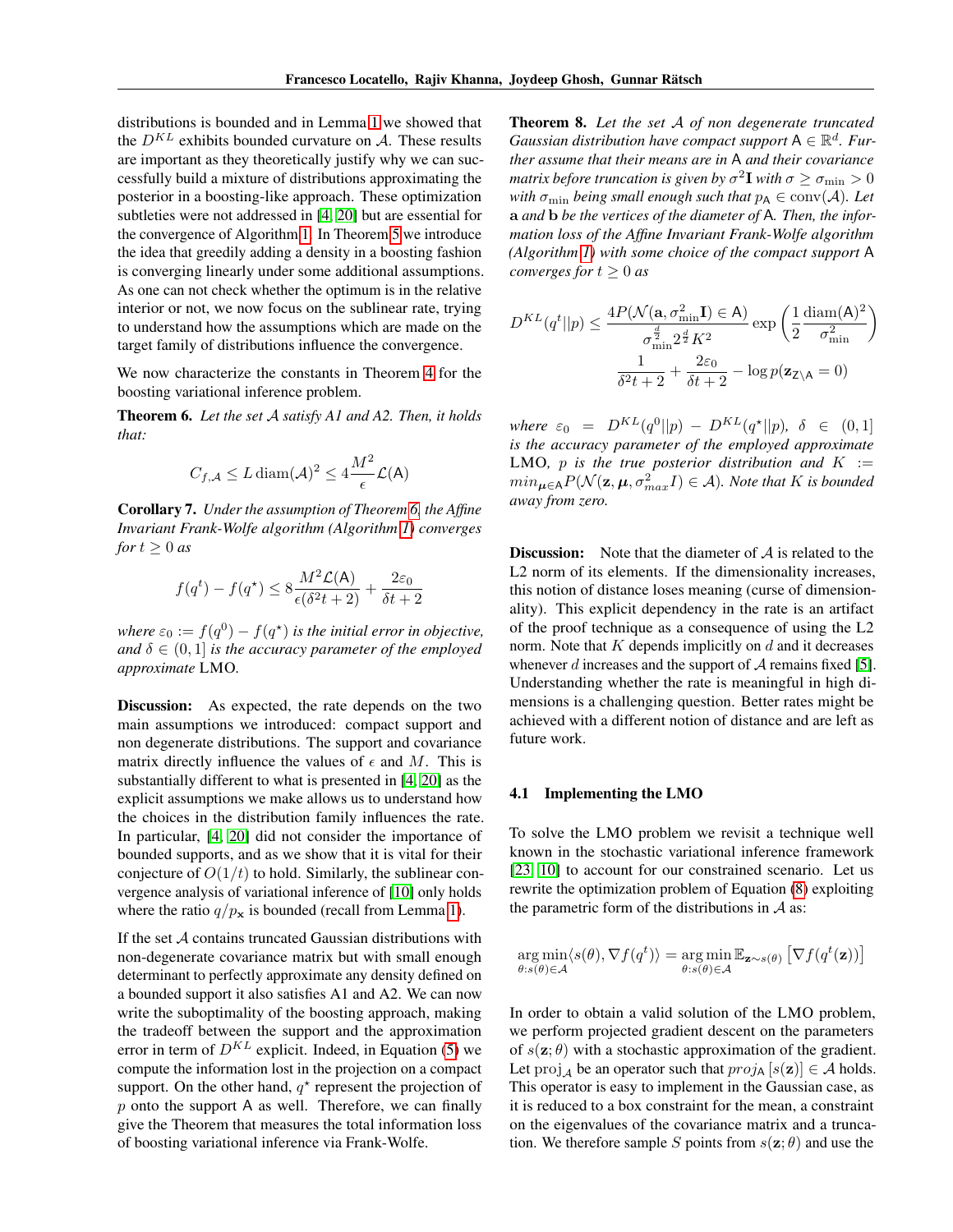following estimator for the gradient:

$$
\nabla_{\theta} \mathbb{E}_{\mathbf{z} \sim s(\mathbf{z};\theta)} \left[ \nabla f(q^t(\mathbf{z})) \right] = \int_{\mathcal{D}} \nabla f(q^t(\mathbf{z})) \nabla_{\theta} s(\mathbf{z};\theta) d\mathbf{z}
$$

$$
= \int_{\mathcal{D}} \nabla f(q^t(\mathbf{z})) s(\mathbf{z};\theta) \cdot \nabla_{\theta} \log s(\mathbf{z};\theta) d\mathbf{z}
$$

$$
\approx \frac{1}{S} \sum_{s=1}^{S} \nabla f(q^t(\mathbf{z}^{(s)})) \cdot \nabla_{\theta} \log s(\mathbf{z}^{(s)};\theta)
$$

$$
=:\hat{\nabla}_{\theta} \mathbb{E}_{\mathbf{z} \sim s(\mathbf{z};\theta)} \left[ \nabla f(q^t(\mathbf{z})) \right] \tag{10}
$$

where the  $z^{(s)}$  are sampled from  $s(z;\theta)$ . This stochastic approximation of the gradient is known to suffer from high variance. Any of the known variance reduction techniques known can be used, e.g., see [\[23\]](#page-8-22).

We now perform a projected gradient step as:

$$
s^{l+1}(\mathbf{z};\theta) = proj_{\mathcal{A}}\left[s^{l}(\mathbf{z};\theta)\right] - \eta \cdot \hat{\nabla}_{\theta} \mathbb{E}_{\mathbf{z} \sim s^{l}(\mathbf{z};\theta)}\left[\nabla f(q^{t}(\mathbf{z}))\right]
$$
(11)

for some stepsize  $\eta$ . Note that  $\hat{\nabla}_{\theta} \mathbb{E}_{\mathbf{z} \sim s^l(\mathbf{z};\theta)} \left[ \nabla f(q^t(\mathbf{z})) \right]$  is an unbiased estimator for the gradient as showed in [\[15\]](#page-8-23). Further approximation is possible in the data domain as the sampling process is i.i.d. and  $\nabla f(q^t) = \log \frac{q^t(\mathbf{z})}{n(\mathbf{x}|\mathbf{z})}$  $\frac{q\left(\mathbf{z}\right)}{p(\mathbf{x},\mathbf{z})}$ . The stochastic LMO algorithm is depicted in Algorithm [2.](#page-5-1) Notably, an approximate solution of the LMO is sufficient to ensure convergence, even if it is  $\delta$ -approximate only in expectation [\[7\]](#page-8-8). Therefore, relying on cheap estimates of the gradient is well posed in this framework.

Note that the linear problem of Equation [\(8\)](#page-3-3) without the constraints would be trivially solved by a degenerate distribution placed on the minimum value of the gradient. Therefore, if the set  $A$  contains truncated normal distributions there is a local minimum with covariance  $\sigma_{\min} I$ . Therefore, in the experiments we do not learn the covariance matrix. Recall that an approximate solution for the LMO problem is enough to converge.

<span id="page-5-1"></span>

|  |  | <b>Algorithm 2</b> stochastic LMO |  |
|--|--|-----------------------------------|--|
|--|--|-----------------------------------|--|

1: init  $s^0(\mathbf{z};\theta) \in \mathcal{A}$ 

- 2: for  $l = 0$  to  $L$
- 3: Compute  $\hat{\nabla}_{\theta} \mathbb{E}_{\mathbf{z} \sim s(\mathbf{z}; \theta)} [\nabla f(q^t(\mathbf{z}))]$  using Equation [\(10\)](#page-5-2) 4: Compute  $s^{l+1}(\mathbf{z}; \theta)$  from Equation [11](#page-5-3)
- 
- 5: end while
- 6: **return**  $s^L(\mathbf{z})$

#### 4.2 Implementing Line Search

While one can always perform line search on the original objective, we propose a cheaper alternative which still exhibits the same convergence guarantees. Our alternative can become attractive whenever line search on the  $D^{KL}$  is too expensive computationally. Let us consider the smoothness quadratic upper bound:

$$
f(q^{t+1}) \le \min_{\gamma \in [0,1]} f(q^t) + \gamma \langle s - q^t, \nabla f(q^t) \rangle + \frac{\gamma^2}{2} C_{f,\mathcal{A}}
$$

Instead of performing line search on the original function we compute the stepsize on the quadratic upper bound, which in turns yields a close form solution:

$$
\gamma = clip_{[0,1]} \frac{\langle s - q^t, -\nabla f(q^t) \rangle}{C_{f,\mathcal{A}}}
$$

<span id="page-5-2"></span>This quantity can be efficiently estimated via Monte-Carlo sampling as both s and  $q<sup>t</sup>$  are easy to sample. To sample from  $q<sup>t</sup>$  one can first sample one of the distribution forming the ensemble and then sample a point from that distribution.

#### 4.3 Norm-Corrective Frank-Wolfe

<span id="page-5-3"></span>In this section, we review the norm-corrective Frank-Wolfe [\[18\]](#page-8-19) which is presented in Algorithm [3.](#page-5-0) The main limitation of Algorithm [1](#page-3-0) is that each iteration uniformly reduces the weights of all the atoms that are active (i.e. the densities with non zero weight in the mixture). This is undesirable especially in the variational inference setting where the first approximating densities carries a lot of the information. On the other hand, in the early iterations, suboptimal choices can be made as they are considered optimal by the greedy strategy but lose significance as the optimization proceeds. Therefore, it is useful to selectively update all the weights of the mixtures at the same time. For efficiency reasons, we update all the weights at every iteration but rather than minimizing the  $D^{KL}$  directly we target its quadratic upper bound as we did in the previous section. This results in a quadratic programming problem on the probability simplex (recall that weights sums to one) for which many efficient solutions are known as T is typically small. The

<span id="page-5-0"></span>

| <b>Algorithm 3 Norm-Corrective Frank-Wolfe</b>                                   |  |  |  |
|----------------------------------------------------------------------------------|--|--|--|
| 1: <b>init</b> $q^0 \in \text{conv}(\mathcal{A})$ , and $\mathcal{S} := \{q^0\}$ |  |  |  |
| 2: for $t = 0T$                                                                  |  |  |  |
| Find $z_t := (Approx-)LMO_A(\nabla f(q^t))$<br>3:                                |  |  |  |
| $\mathcal{S} := \mathcal{S} \cup \{z_t\}$<br>4:                                  |  |  |  |
| Let $b := q^t - \frac{1}{L} \nabla f(q^t)$<br>5:                                 |  |  |  |
| Variant 0: Update $q^{t+1} := \arg \min   z - b  _2^2$<br>6:                     |  |  |  |
| $z \in \text{conv}(\mathcal{S})$                                                 |  |  |  |
| <i>Variant 1:</i> Update $q^{t+1}$ := arg min $f(z)$<br>7:                       |  |  |  |
| $z \in \text{conv}(\mathcal{S})$                                                 |  |  |  |
| <i>Optional:</i> Correction of some/all atoms $z_0$ +<br>8:                      |  |  |  |
| end for                                                                          |  |  |  |

name "norm-corrective" is used to illustrate that the algorithm relies on a simple quadratic surrogate function (or upper bound on  $f$ ), which only depends on the smoothness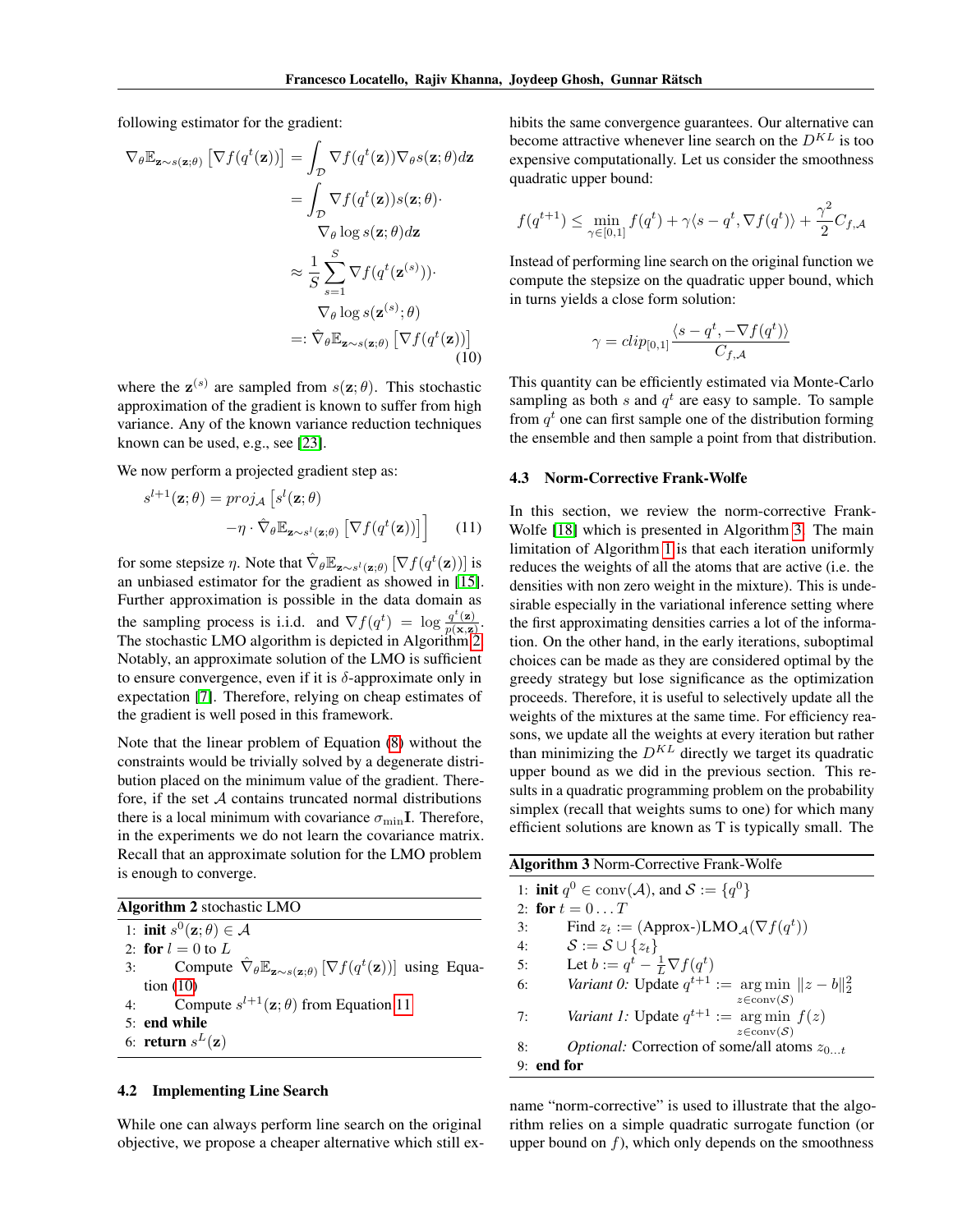constant L. This procedure allows for efficient optimization using standard convex solvers. Finding the closest point in norm can typically be performed much more efficiently than solving a general optimization problem on the  $D^{KL}$  over the same domain, which is what the "fully-corrective" algorithm variants require in each iteration (Variant 1). Variant 0 of Algorithm [3](#page-5-0) is the equivalent of Variant 1 of Algorithm [1](#page-3-0) where the line search on the quadratic upper bound is performed on all the active atoms rather than just the one added in the current iteration, hence the name corrective.

In [\[18\]](#page-8-19), the authors showed sublinear convergence of Algorithm [3.](#page-5-0) In this work, we show that under some additional assumptions the convergence is actually linear.

<span id="page-6-0"></span>**Theorem 9** ([\[14\]](#page-8-11)). Let  $A \subset \mathcal{H}$  be a compact set and let  $f: \mathcal{H} \to \mathbb{R}$  be both L-smooth and  $\mu$ -strongly convex over *the optimization domain. Then, the suboptimality of the iterates of Variant 1 of Algorithm [3](#page-5-0) decreases geometrically at each step as:*

$$
\varepsilon_{t+1} \le (1 - \beta) \, \varepsilon_t,\tag{12}
$$

*where*  $\beta := \delta^2 \frac{\mu^{\text{PWidth}^2}}{L \cdot \text{diam}(\mathcal{A})^2} \in (0,1], \, \varepsilon_t := f(q^t) - f(q^\star)$ *is the suboptimality at step t and*  $\delta \in (0, 1]$  *is the relative accuracy parameter of the employed approximate* LMO*.*

In Theorem [9](#page-6-0) we used the notion of pyramidal width:

$$
\text{PWidth}(\mathcal{A}) := \min_{\substack{\mathcal{K} \in \text{faces}(\text{conv}(\mathcal{A})) \\ q \in \mathcal{K} \\ r \in \text{cone}(\mathcal{K} - q) \setminus \{0\}}} PdirW(\mathcal{K} \cap \mathcal{A}, r, q).
$$

For an in depth description of the PWidth, see [\[14\]](#page-8-11). In the continuous setting, the pyramidal width can be arbitrarily small. For such a reason, quantization of the mean vector is sufficient to ensure that the pyramidal width is bounded away from zero. To obtain a linear convergence rate for Variant 0 of Algorithm [3](#page-5-0) one needs to upper-bound the number of "bad steps". This notion comes from the Pairwise and Away step Frank-Wolfe [\[14\]](#page-8-11). Let  $v_t$  be the away vertex  $v_t = LMO_{\mathcal{S}}(-\nabla f(q^t))$ , the exponential decay is not guaranteed when we remove all the weight from  $v_t$  but  $|\mathcal{S}_t| = |\mathcal{S}_{t+1}|$ . Unfortunately, the tightest known bound for Variant 0 on the number of good steps is  $k(t) \ge t/(3|\mathcal{A}|! + 1)$ . The rate of Variant 0 is given in the Appendix. While this approach is unsatisfactory, the linear convergence of Frank-Wolfe is an active field of research beyond the scope of this paper. In any case, Algorithm [3](#page-5-0) is potentially much faster than Algorithm [1](#page-3-0) at the cost of a greater computation complexity per iteration. Furthermore, Algorithm [1](#page-3-0) is already linearly convergent if the optimum lies in the relative interior of  $\text{conv}(A)$  as shown in [\[3\]](#page-8-20). Therefore, in practice, the norm corrective variant can achieve linear convergence and in general converges faster than Algorithm [1.](#page-3-0)

Discussion In other words, we showed that with the standard assumptions necessary to show sublinear convergence

of FW on the variational inference problem, one can use the full FW framework allowing for potentially globally linearly convergent algorithms. After a quantization of the mean values, the convergence is linear as  $conv(\mathcal{A})$  has a finite number of faces. To the best of our knowledge, our results are the first linearly convergent algorithms on the boosting variational inference problem. Furethermore, we identify which assumptions depends on the development of the Frank-Wolfe analysis (bounded pyramidal width for Algorithm [3](#page-5-0) or optimum in the relative interior of  $conv(\mathcal{A})$ for Algorithm [1\)](#page-3-0). The relation between PWidth and diam is also known as *condition number* of a set and is related to its eccentricity. Intuitively, a smaller diameter helps the optimization by reducing the size of the search space. On the other hand, in the continuous setting the set  $S$  can contain atoms forming a very narrow pyramid which in the limit gives vanishing pyramidal width. Unfortunately, computing this constant is challenging and it is known only for few examples, see [\[14\]](#page-8-11).

#### 5 Experimental Proof of Concept

**Synthetic data** In this section we empirically observe the convergence of Algorithms [1](#page-3-0) and [3](#page-5-0) on a toy task verifying that the convergence follows our analysis. In particular, we consider two simple forms for the posterior distribution in 1 dimension, a heavy tailed Cauchy distribution and a mixture of Gaussian distributions. We approximate both distributions using the line search and the fully corrective variants of FW. As expected, even after the rough approximations we performed, the fully corrective perfectly fits the target distribution in a very limited number of iterations. To ensure linear convergence we performed quantization of the mean vectors (stride of 0.0001). In both examples we used  $L = 15$  and  $L = 5$  for line search and the fully corrective respectively. To find the weight in the fully corrective we used standard semidefinite-quadratic programming (cvx solver). As expected, while being more expensive per iteration, Algorithm [3](#page-5-0) converges much faster in terms of number of iterations. Therefore, we showed that linear convergence is achievable using Algorithm [3](#page-5-0) while minimizing the  $D^{KL}$ .

**Discussion** In [\[4\]](#page-8-1) the authors perform an extensive experimental evaluation showing the remarkable practical performances of Algorithm [1.](#page-3-0) On the other hand, they do not truncate the Gaussian distributions in the experiments and still observe excellent convergence properties. Note that, provided that the algorithm is initialized well enough,  $q/p$ can be bounded away from zero which entails that there exist a finite  $L$  which upper bounds the smoothness constant for a fixed and finite number of iterations. As they regularize the LMO with the log of the determinant of the covariance matrix their set A has bounded diameter. Therefore, their algorithm is linearly convergent whenever the true posterior is in the relative interior of  $conv(\mathcal{A})$  and sublinear otherwise.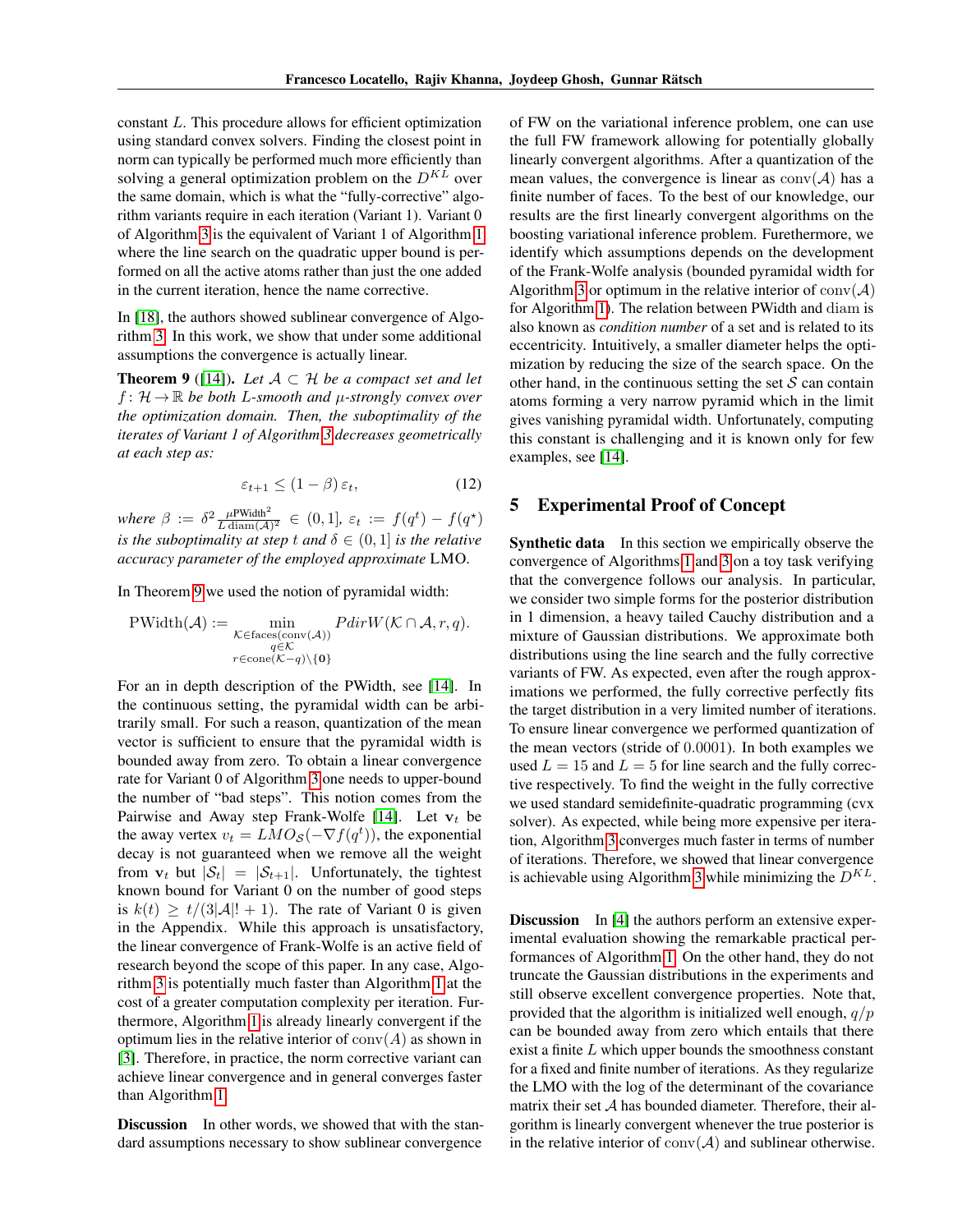

Figure 1: Convergence of Algorithm [3](#page-5-0) compared to [1](#page-3-0) on a truncated cauchy distribution



Figure 2: Convergence of Algorithm [3](#page-5-0) compared to [1](#page-3-0) on a truncated mixture of Gaussian distributions

Real Data To illustrate the practical utility of the boosting framework, we implement the algorithm for the real world application of predicting whether a chemical is reactive or not (i.e. the response vector y is binary valued) from its features X. We use the CHEMREACT dataset which contains 26733 chemicals, each with 100 features. The training data contains 24059 points, while the rest forms the testing dataset. For the prediction task, we employ the use of Bayesian Logistic Regression with a spherical prior on the regression coefficients  $\mathbf{w} \sim \mathcal{N}(\mathbf{0}, \mathbf{I})$ . If  $\mathbf{x}_i \in \mathbb{R}^{100}$ and  $y_i \in \{0, 1\}$  are the i<sup>th</sup> feature vector and response value respectively, then the logistic likelihood function can be written as:

$$
\log p(\mathbf{y}|\mathbf{w}; \mathbf{X}) := \sum_{i} y_i \text{sigmoid}(\mathbf{x}_i^{\top} \mathbf{w}) + (1 - y_i)[1 - \text{sigmoid}(\mathbf{x}_i^{\top} \mathbf{w})],
$$

where we represent  $X$  as the feature matrix formed by stacking  $x_i$ , y is the response vector, and the sigmoid function is sigmoid $(\alpha) = \frac{1}{1 + \exp(-\alpha)}$ . It is straightforward to see that the posterior for the above model does not have a closed form expression, nor is it easy to sample from it. Typically, even for such a relatively simple model, MCMC techniques can be prohibitively slow, and so mean field variational inference is often used.

We use the mean field variational inference to initialize our boosting algorithm, and we show that the mixture of gaus-

<span id="page-7-0"></span>

Figure 3: Application of different weights optimization techniques for *ChemReact* dataset: norm corrective (Algorithm [3\)](#page-5-0), line search [\[4\]](#page-8-1) and decaying fixed step size (Algorithm [1](#page-3-0) variant 0)

sians from the mean field field family gives a better training fit and testing accuracy than the vanilla mean field inference. We reduce the variance of the gradient estimator with the Rao-Blackwellization [\[2\]](#page-8-24). To illustrate the importance of the connections with the Frank Wolfe algorithm, we implement three different methods of optimizing over the weights of the mixture. First of all, we implement the line search technique minimizing the original objective already proposed in [\[4\]](#page-8-1). However, a simpler fixed step size also guarantees convergence as per the FW analysis, and so does the fully corrective step that optimizes over all the previous weights. This is illustrated in Figure [3.](#page-7-0) Specifically, we report the training data log-likelihood values to show that the three different techniques offer varying rates of training data fit as expected. The training data fit also translates to the test data accuracy, which we present as the area under the curve (AUC) of the receiver operator characteristic.

### 6 Conclusion

We have presented an in-depth theoretical convergence analysis of the boosting variational inference paradigm, delineating explicitly the rates and assumptions that are required for the previously conjectured sublinear and the presented linear convergence rates.

Acknowledgments: We thank Sahand N. Negahban for the useful discussion. FL is supported by the Max-Planck ETH Center for Learning Systems. RK is supported by NSF Grant IIS 1421729.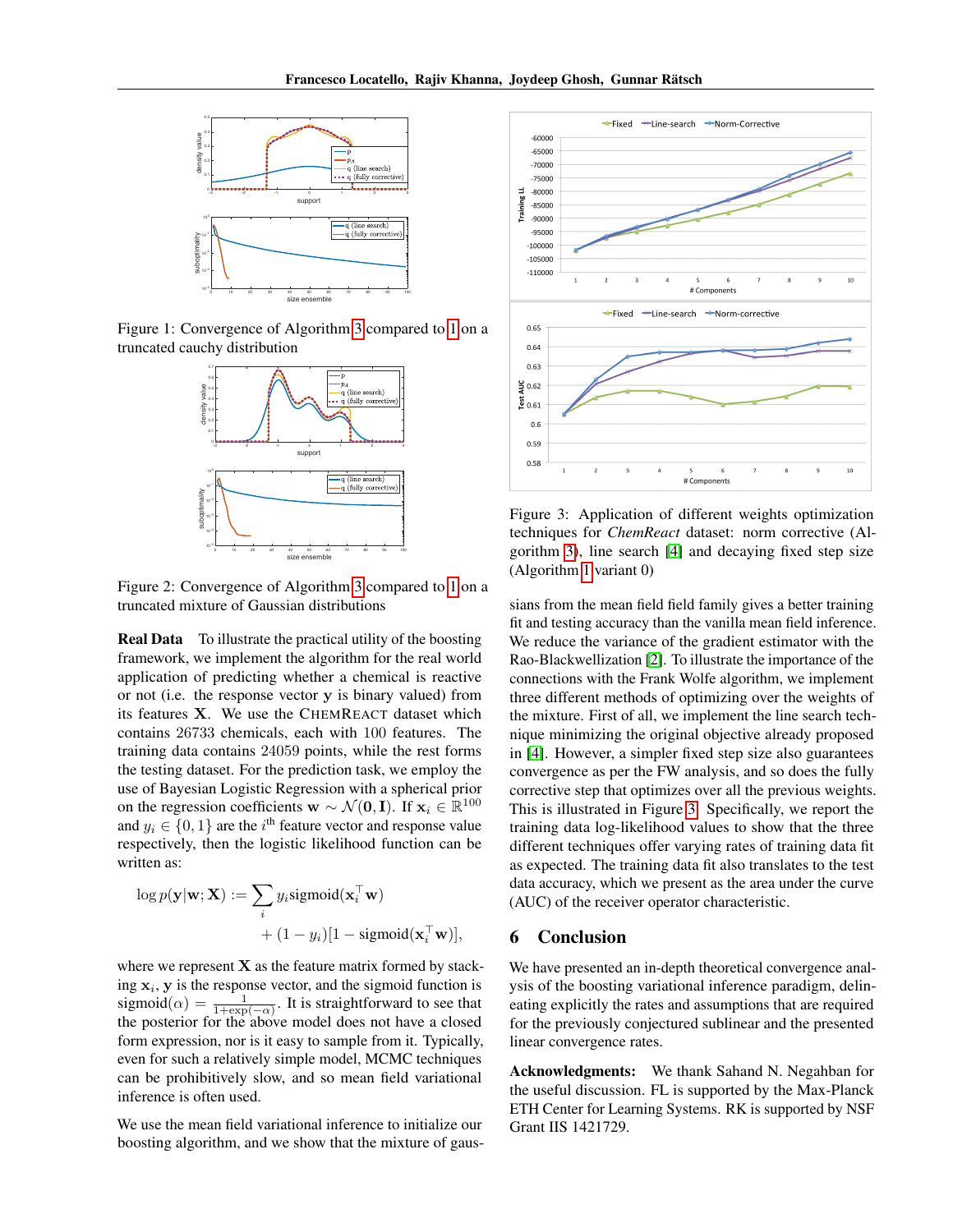#### References

- <span id="page-8-2"></span>[1] David M Blei, Alp Kucukelbir, and Jon D McAuliffe. Variational inference: A review for statisticians. *arXiv preprint arXiv:1601.00670*, 2016.
- <span id="page-8-24"></span>[2] George Casella and Christian P Robert. Raoblackwellisation of sampling schemes. *Biometrika*, 83(1):81–94, 1996.
- <span id="page-8-20"></span>[3] Jacques Guélat and Patrice Marcotte. Some comments on Wolfe's away step. *Mathematical Programming*, 35(1):110–119, 1986.
- <span id="page-8-1"></span>[4] Fangjian Guo, Xiangyu Wang, Kai Fan, Tamara Broderick, and David B Dunson. Boosting variational inference. *arXiv preprint arXiv:1611.05559*, 2016.
- <span id="page-8-21"></span>[5] John Hopcroft and Ravi Kannan. Foundations of data science. 2014.
- <span id="page-8-7"></span>[6] Martin Jaggi. Revisiting frank-wolfe: Projection-free sparse convex optimization. In *ICML*, volume 28, pages 427–435, 2013.
- <span id="page-8-8"></span>[7] Martin Jaggi. Revisiting Frank-Wolfe: Projection-Free Sparse Convex Optimization. In *ICML 2013 - Proceedings of the 30th International Conference on Machine Learning*, 2013.
- <span id="page-8-13"></span>[8] P. Jain, N. Rao, and I. Dhillon. Structured sparse regression via greedy hard thresholding. In *Advances in Neural Information Processing Systems*, pages 1516– 1524, 2016.
- <span id="page-8-12"></span>[9] A. Joulin, K. Tang, and L. Fei-Fei. Efficient image and video co-localization with frank-wolfe algorithm. In *European Conference on Computer Vision (ECCV)*, 2014.
- <span id="page-8-9"></span>[10] Mohammad Emtiyaz Khan, Reza Babanezhad, Wu Lin, Mark Schmidt, and Masashi Sugiyama. Faster stochastic variational inference using proximalgradient methods with general divergence functions. *arXiv preprint arXiv:1511.00146*, 2015.
- <span id="page-8-17"></span>[11] Rajiv Khanna, Joydeep Ghosh, Russell A Poldrack, and Oluwasanmi Koyejo. Sparse submodular probabilistic pca. In *AISTATS*, 2015.
- <span id="page-8-16"></span>[12] Oluwasanmi O Koyejo, Rajiv Khanna, Joydeep Ghosh, and Russell Poldrack. On prior distributions and approximate inference for structured variables. In *Advances in Neural Information Processing Systems*, pages 676–684, 2014.
- <span id="page-8-14"></span>[13] Rahul G. Krishnan, Simon Lacoste-Julien, and David Sontag. Barrier frank-wolfe for marginal inference. pages 532–540, 2015.
- <span id="page-8-11"></span>[14] Simon Lacoste-Julien and Martin Jaggi. On the Global Linear Convergence of Frank-Wolfe Optimization Variants. In *NIPS 2015*, pages 496–504, 2015.
- <span id="page-8-23"></span>[15] Pierre L'Ecuyer. Note: On the interchange of derivative and expectation for likelihood ratio derivative estimators. *Management Science*, 41(4):738–747, 1995.
- <span id="page-8-4"></span>[16] Jonathan Q Li and Andrew R Barron. Mixture density estimation. *NIPS - Advances in Neural Information Processing Systems 12*, 1999.
- <span id="page-8-5"></span>[17] Q. Li. Phd thesis, yale university, 1998.
- <span id="page-8-19"></span>[18] Francesco Locatello, Rajiv Khanna, Michael Tschannen, and Martin Jaggi. A unified optimization view on generalized matching pursuit and frank-wolfe. In *Proc. International Conference on Artificial Intelligence and Statistics (AISTATS)*, 2017.
- <span id="page-8-6"></span>[19] Stephan Mandt, James McInerney, Farhan Abrol, Rajesh Ranganath, and David Blei. Variational tempering. In *Proceedings of the 19th International Conference on Artificial Intelligence and Statistics*, pages 704–712, 2016.
- <span id="page-8-0"></span>[20] Andrew C Miller, Nicholas Foti, and Ryan P Adams. Variational boosting: Iteratively refining posterior approximations. *arXiv preprint arXiv:1611.06585*, 2016.
- <span id="page-8-10"></span>[21] Frank Nielsen and Vincent Garcia. Statistical exponential families: A digest with flash cards. *arXiv preprint arXiv:0911.4863*, 2009.
- <span id="page-8-3"></span>[22] Emanuel Parzen. On estimation of a probability density function and mode. *The Annals of Mathematical Statistics*, 33:pp. 1065–1076, 1962.
- <span id="page-8-22"></span>[23] Rajesh Ranganath, Sean Gerrish, and David M Blei. Black box variational inference. In *AISTATS*, pages 814–822, 2014.
- <span id="page-8-18"></span>[24] Chu Wang, Yingfei Wang, Robert Schapire, et al. Functional frank-wolfe boosting for general loss functions. *arXiv preprint arXiv:1510.02558*, 2015.
- <span id="page-8-15"></span>[25] Xiangyu Wang. *Boosting Variational Inference: Theory and Examples*. PhD thesis, Duke University, 2016.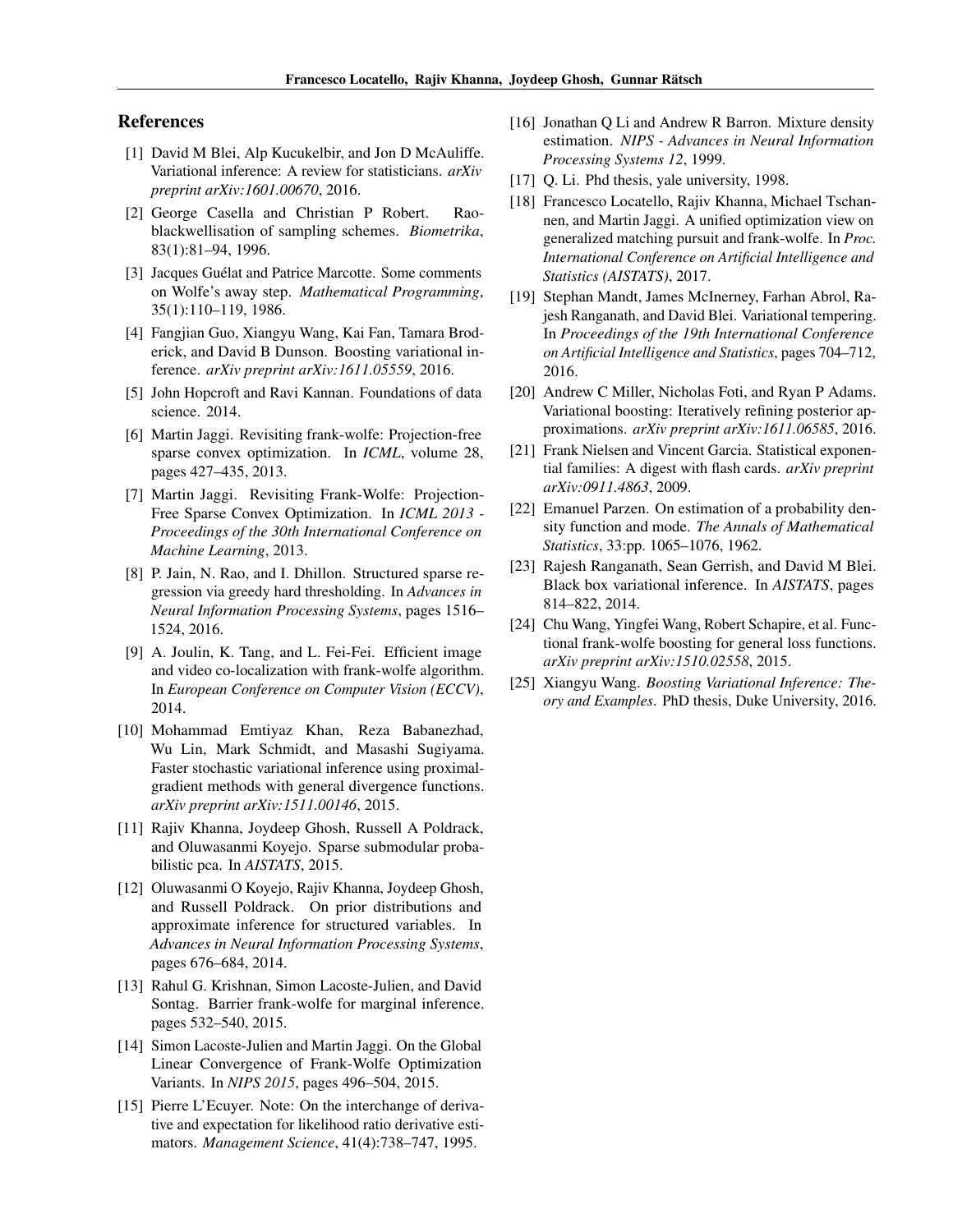## A Proof of Lemma [1](#page-2-1)

If  $q/p$  is bounded away from zero,  $D^{KL}(q)$  is trivially smooth as it's gradient has bounded norm.

Viceversa, we need to show that if  $D^{KL}(q)$  is smooth then  $q/p$  is bounded away from zero. Since  $\overline{D}^{KL}(q)$  is smooth, its gradient is absolutely continuous and therefore differentiable almost everywhere with bounded norm. Now,  $\nabla D^{KL}(q) = \log \frac{q}{p}$  and its derivative exists everywhere and is bounded except for a ball around the origin with arbitrary small radius. If by contradiction this ball is in the domain  $\mathcal Z$  (i.e.  $q/p$  is not bounded away from zero) this set does not have Lesbegue measure zero and thus  $D^{KL}(q)$ is not smooth as its gradient is not absolutely continuous. Note that the  $D^{KL}$  can be locally smooth if p is arbitrarily small in the same region of  $q$  and they both decrease equally fast.

A sufficient condition is  $q$  bounded away from zero everywhere in its support as it would imply  $q/p \geq \varepsilon > 0$ .

#### <span id="page-9-0"></span>B Proof of Main Results:

Theorem' [2.](#page-3-2) *The set* A *of non degenerate truncated distributions bounded from above and compact support* A *is a compact subset of* H*.*

*Proof.*

$$
\begin{aligned} \text{diam}(\mathcal{A})^2 &= \max_{p,q \in \mathcal{A}} \|p - q\|^2 \\ &\le \max_{p,q \in \mathcal{A}} (\|p\| + \|q\|)^2 \\ &\le \max_{q \in \mathcal{A}} 4\|q\|^2 \end{aligned}
$$

 $q \in A$  is defined everywhere in A and is bounded in infinity norm by assumption. The result of the integral is bounded as A is compact. In particular:

$$
||q||^2 = \int_{A} q(\mathbf{z})^2 d\mathbf{z}
$$

$$
\leq M^2 \int_{A} 1 d\mathbf{z}
$$

Now,  $\int_A 1 \, dz$  is the Lebesgue measure of the set A which is finite as A is compact and non zero as A is full-dimensional.

For truncated gaussian distributions with diagonal covari-

ance matrix we compute a tighter diameter:

$$
\|q\|^2 \leq \int_A q(\mathbf{z})^2 d\mathbf{z}
$$
  
\n
$$
\leq \int_A \frac{\mathcal{N}(\mathbf{z}, \boldsymbol{\mu}, \sigma^2 I)^2 \delta_A(\mathbf{z})}{P(\mathcal{N}(\mathbf{z}, \boldsymbol{\mu}, \sigma^2 I) \in \mathcal{A})^2} d\mathbf{z}
$$
  
\n
$$
\leq \int_{\mathbf{Z}} \frac{\mathcal{N}(\mathbf{z}, \boldsymbol{\mu}, \sigma^2 I)^2}{P(\mathcal{N}(\mathbf{z}, \boldsymbol{\mu}, \sigma^2 I) \in \mathcal{A})^2} d\mathbf{z}
$$
  
\n
$$
\leq \frac{1}{P(\mathcal{N}(\mathbf{z}, \boldsymbol{\mu}, \sigma^2 I) \in \mathcal{A})^2} \int_{\mathbf{Z}} \mathcal{N}(\mathbf{z}, \boldsymbol{\mu}, \sigma^2 I)^2 d\mathbf{z}
$$

and

$$
\int_{Z} \mathcal{N}(\mathbf{z}, \boldsymbol{\mu}, \sigma^2 I)^2 d\mathbf{z} = \frac{1}{\sigma^d (2\sqrt{\pi})^d}
$$

Therefore, the maximum norm is:

Z

$$
\frac{1}{\sigma_{min}^d (2\sqrt{\pi})^d min_{\mu \in A} P(\mathcal{N}(\mathbf{z}, \mu, \sigma_{max} I) \in \mathcal{A})^2}
$$

We call  $K^2 := min_{\mu \in A} P(\mathcal{N}(\mathbf{z}, \mu, \sigma_{max}^2 I) \in \mathcal{A})^2$ . and write:

$$
\text{diam}(\mathcal{A})^2 \le \frac{4}{\sigma_{min}^d (2\sqrt{\pi})^d K^2}
$$

 $\Box$ 

Theorem' [6.](#page-4-1) *Let the set* A *satisfy A1 and A2. Then, it holds that:*

$$
C_{f,\mathcal{A}} \le L \operatorname{diam}(\mathcal{A})^2 \le 4 \frac{M^2}{\epsilon} \mathcal{L}(\mathsf{A})
$$

*Proof.* The proof if trivial after showing Theorem [2](#page-3-2) and recalling that  $L = \frac{1}{\epsilon}$  $\Box$ 

Theorem' [8.](#page-4-2) *Let the set* A *of non degenerate truncated Gaussian distribution have compact support*  $A \in \mathbb{R}^d$ . Fur*ther assume that their means are in* A *and their covariance* matrix before truncation is given by  $\sigma^2\mathbf{I}$  with  $\sigma\geq\sigma_{\min}>0$ *with*  $\sigma_{\min}$  *being small enough such that*  $p_A \in \text{conv}(\mathcal{A})$ *. Let* a *and* b *be the vertices of the diameter of* A*. Then, the information loss of the Affine Invariant Frank-Wolfe algorithm (Algorithm [1\)](#page-3-0) with some choice of the compact support* A *converges for*  $t \geq 0$  *as* 

$$
D^{KL}(q^t||p) \le \frac{4P(\mathcal{N}(\mathbf{a}, \sigma_{\min}^2 \mathbf{I}) \in \mathbf{A})}{\sigma_{\min}^{\frac{d}{2}} 2^{\frac{d}{2}} K^2} \exp\left(\frac{1}{2} \frac{\text{diam}(\mathbf{A})^2}{\sigma_{\min}^2}\right)
$$

$$
\frac{1}{\delta^2 t + 2} + \frac{2\varepsilon_0}{\delta t + 2} - \log p(\mathbf{z}_{\mathsf{Z} \setminus \mathbf{A}} = 0)
$$

*where*  $\varepsilon_0 = D^{KL}(q^0||p) - D^{KL}(q^*||p)$ ,  $\delta \in (0,1]$ *is the accuracy parameter of the employed approximate* LMO, p is the true posterior distribution and  $K :=$  $min_{\boldsymbol{\mu} \in A} P(\mathcal{N}(\mathbf{z}, \boldsymbol{\mu}, \sigma_{max}^2 I) \in \mathcal{A})$ *. Note that* K is bounded *away from zero.*